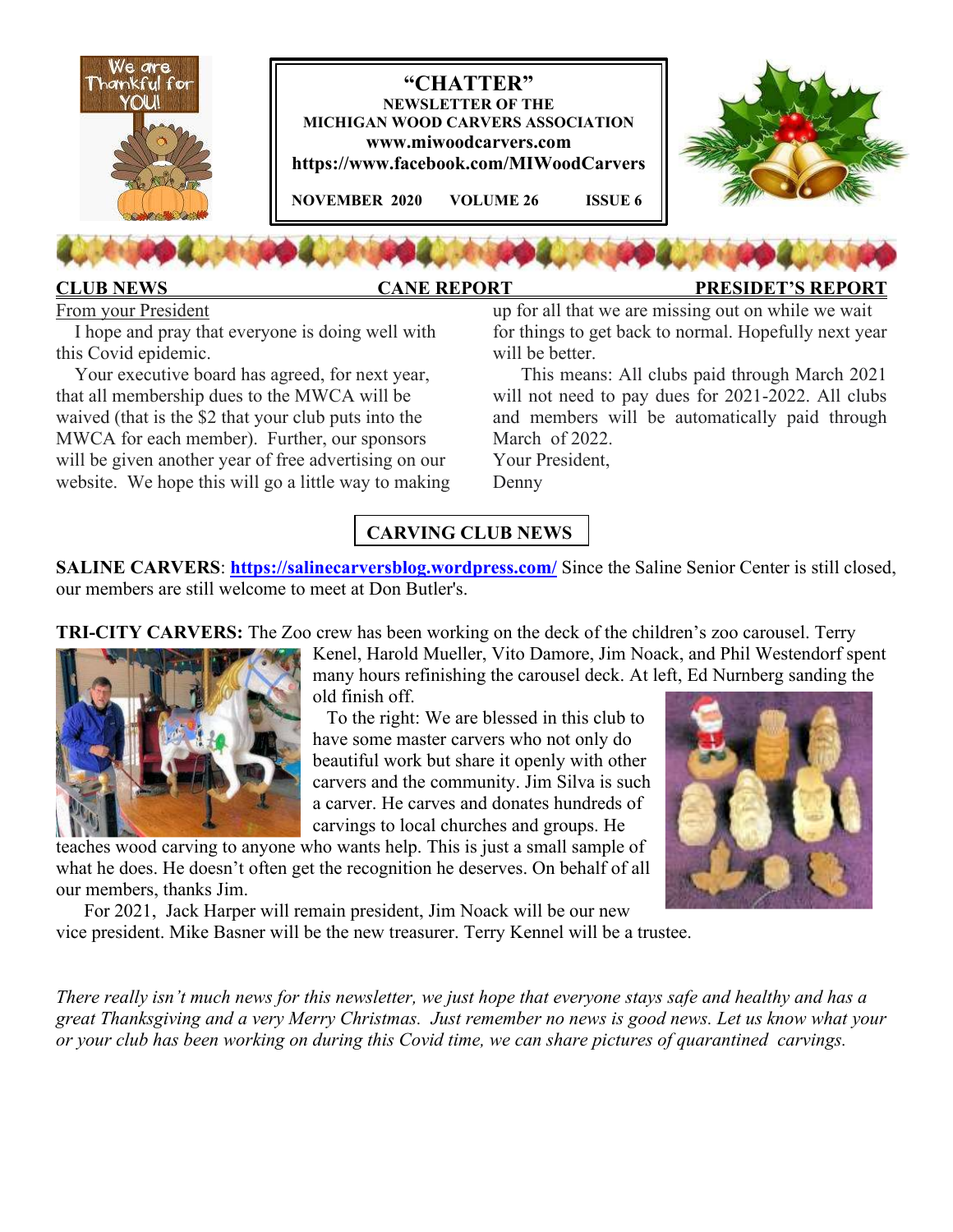# **CHIPS & CHATTER**

**MWCA 2021 CALENDAR:** Since we are still in the Covid outbreak most of us do not know if or when we will be starting our shows and carving events for next year, everything is so uncertain right now. We only heard from a few people that they would like the 2021 calendar, so we will be skipping it this next year since most dates are not known and we really don't know or what things will be like in the future.

It is with a heavy heart that I have to pass on to you we have lost another carver this year. I just received word that on September 5th Chuck Ruble has gone to be with our Lord, so please keep Molly and their family in your prayers. He and Molly are very active in the Greater Lansing carvers and was very instrumental in their carving shows.

**THE "CHATTER" NEWSLETTER GOES OUT BY E-MAIL ONLY** on or about the first the months listed below. All news to be included needs to be to the editor, Sandy Holder by the 25th of the month prior to publication. E-Mail and phone listed below. You can always download or read a PDF on the MWCA website at **www.miwoodcarvers.com**



**I'M NOT GOING TO ADD THIS YEAR TO MY AGE!! I DIDN'T USE IT!!** 

 **THE DUMBEST THING I EVER PURCHASED WAS A 2020 PLANNER** 

**Please share this newsletter with the rest of your members** who don't receive it by email and **FORWARD THE NEWSLETTER BY EMAIL** to your club members who have email. Thank you.

### CHATTER NEWSLETTER IS PUBLISHED ON OR AROUND THE FIRST OF JANUARY MARCH MAY JULY SEPTEMBER NOVEMBER **2020 MWCA COMING EVENTS**

| $\overline{ }$ |                                               |                                   |                    |  |  |  |  |  |
|----------------|-----------------------------------------------|-----------------------------------|--------------------|--|--|--|--|--|
| 2021           | <b>EVENT PLANNED (What we know right now)</b> | <b>LOCATION</b>                   | <b>INFORMATION</b> |  |  |  |  |  |
| $6/16 - 19$    | <b>EVART ROUNDUP</b>                          | Osceola Fairgrounds in Evart      | 734-649-3259       |  |  |  |  |  |
| $6/21 - 25$    | <b>FLOYDFEST CARVING SEMINAR</b>              | Osceola Fairgrounds in Evart      | 734-649-3259       |  |  |  |  |  |
| 9/16/17        | <b>SPIT &amp; WHITTLE WEEKEND</b>             | Osceola Fairgrounds in Evart      | 616-260-8931       |  |  |  |  |  |
| $10/23 - 24$   | <b>SAUDER VILLAGE CARVING SHOW</b>            | Sauder Village, Archbold Ohio     | 800-590-9755       |  |  |  |  |  |
| 11/6-7         | <b>FRUITBELT CARVING SHOW</b>                 | American Legion Hall, Constantine | 269-435-7245       |  |  |  |  |  |

| <b>President</b>            | <b>Vice President and Learning Seminar</b>    | <b>Secretary</b>            | <b>Treasurer</b>                     |
|-----------------------------|-----------------------------------------------|-----------------------------|--------------------------------------|
| Denny Sekrenes              | Dave Sanderson                                | Willy Stewart               | <b>Christie Garant</b>               |
| 989-277-5739                | 989-339-6444                                  | 989-687-2536                | 210-787-8614                         |
| vetcane@charter.net         | sandersonwoodart@yahoo.com                    | stewartwilly@yahoo.com      | $clgarant(\omega$ gmail.com          |
| "Chatter" Editor            | <b>MWCA Chaplain</b>                          | <b>Judging</b>              | <b>Promotional (Calendars, etc.)</b> |
| Sandy Holder                | Arnold Tew                                    | Phyllis Burghy              | Denny Sekrenes                       |
| 231-250-3855                | 269-781-7852                                  | 989-928-4242                | 989-277-5739                         |
| mwcanews@gmail.com          | arnval177@gmail.com                           | cedarbirdshoppe@charter.net | vetcane@charter.net                  |
| <b>Patriot Cane Project</b> | Webmaster                                     | <i>Insurance</i>            | <b>MWCA Representative</b>           |
| Mid-Michigan Carvers        | Justin Swanson                                | Sharon Seitz                | <b>Russell Ross</b>                  |
| Denny Sekrenes              | 616-446-0120                                  | 734-645-9214                | 616-213-1613                         |
| 989-277-5739                | Justin.john.swanson@gmail.com                 | MWCAinsur@yahoo.com         | russell $42$ @gmail.com              |
| vetcane@charter.net         | <b>Administrative Tech: (web &amp; IT for</b> |                             |                                      |
|                             | cane project)                                 |                             |                                      |
|                             | Harry Dryer                                   |                             |                                      |
|                             | 989-292-0460                                  |                             |                                      |
|                             | Harry.mwca@gmail.com                          |                             |                                      |

### **MWCA BOARD AND COMMITTIES**